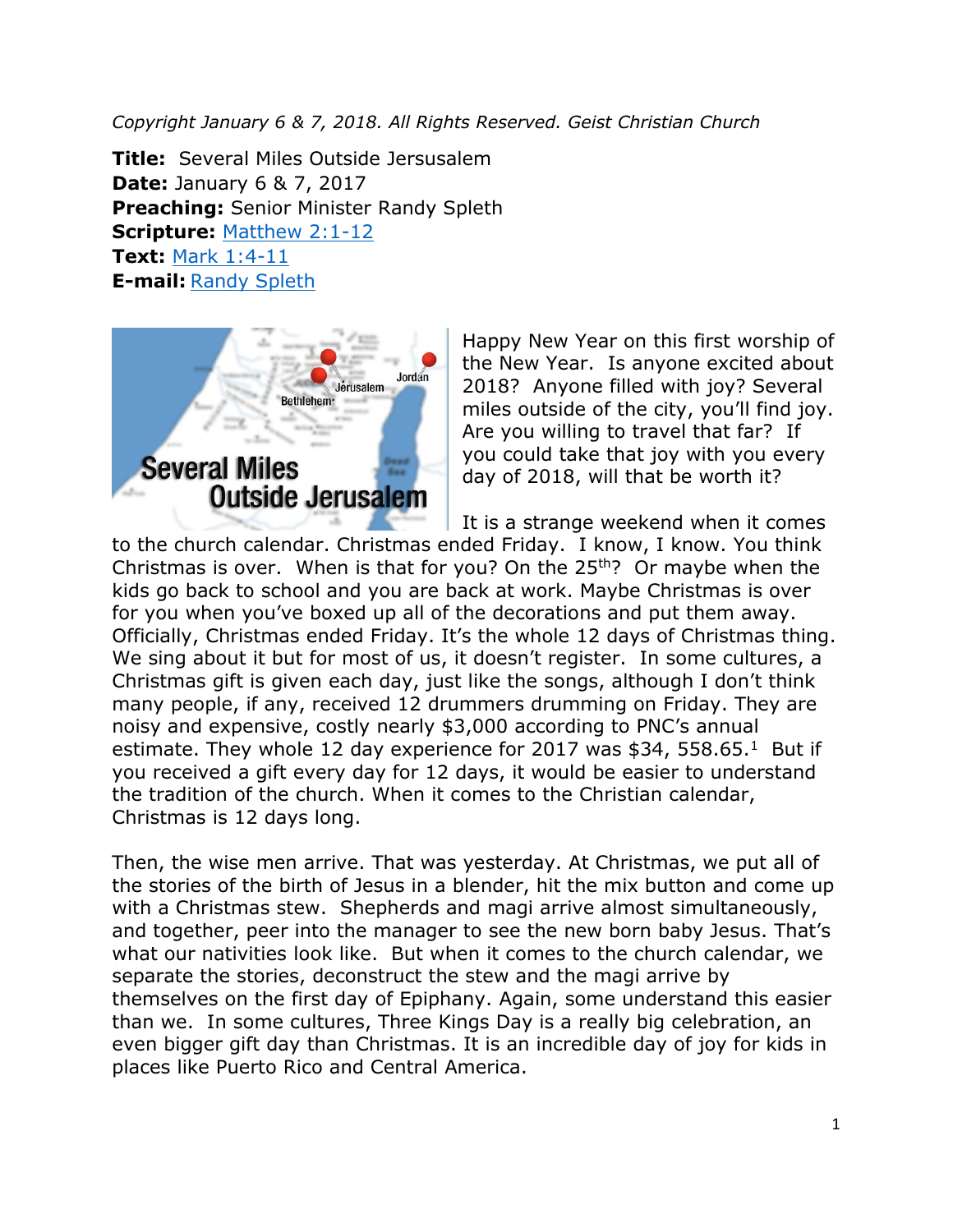That was yesterday; this is today. Again, by tradition, on the first Sunday of Epiphany, the church is to celebrate the baptism of Jesus. Are you following? Yesterday, Jesus is an infant, getting presents. Today, as a grown man, he steps in the river Jordan to be baptized by John. It gives new meaning to that expression, "they grow up fast." It makes your biblical head spin. How are they connected? They are each several miles outside of Jerusalem and though seemingly unrelated, they each highlight a crucial aspect of joy. Take a look.

Nine miles outside of Jerusalem is the first place where joy is highlighted. But it isn't the place where the wise men first arrive. Initially, they go to Jerusalem. They are in the wrong place, but don't know it. They say, "Where is the child who has been born king of the Jews? For we observed his star at its rising, and have come to pay him homage." (Matthew 2:3) Even though it sounds if they are asking for directions, they aren't. They are men and even in the first century, real men don't stop to ask for directions. But they are also wise. They believe they are in the right place. They have searched the heavens and ancient scripture to determine where to arrive. Jerusalem. Centuries earlier, the prophet Isaiah said, ""Arise, shine, for your light has come, and the glory of the LORD rises upon you." (Isaiah 60:1) Isaiah's prophecy comes at a time when people were living in despair. Jerusalem was trying to recover from bad leadership, from exile. They were hopeless, depressed and discouraged. But the prophet sees a time when Jerusalem is a beehive of productive and prosperity, a center for international trade. "Nations will come to your light, and kings to the brightness of your dawn." (Isaiah 60: 3) They have come to Jerusalem because the wise men know about Isaiah 60. It even tells them what to bring. They expect to find the new king in Jerusalem, the one promised by Isaiah, who will bring prosperity and peace.<sup>2</sup>

When Herod, the current king in Jerusalem hears of this, he is frightened. Can you blame him? A new king is a threat to an old king. New kings replace old kings, sometimes even kill old kings. In a panic, Herod arranges for a consultation with leading Old Testament scholars saying, "Tell me about Isaiah 60. What's all this business about camels, gold, frankincense and myrrh? There are these wise men riding camels asking about where the new king is."

They have an answer. "Isaiah 60?" the scholars say. "Those guys are using the wrong text." Isaiah 60 suggests that Jerusalem will prosper and have great urban wealth and be restored as the center of global economy, where the urban elites regain their power and nothing will really change. "They should be looking at Micah 5." "But you, O Bethlehem …from you shall come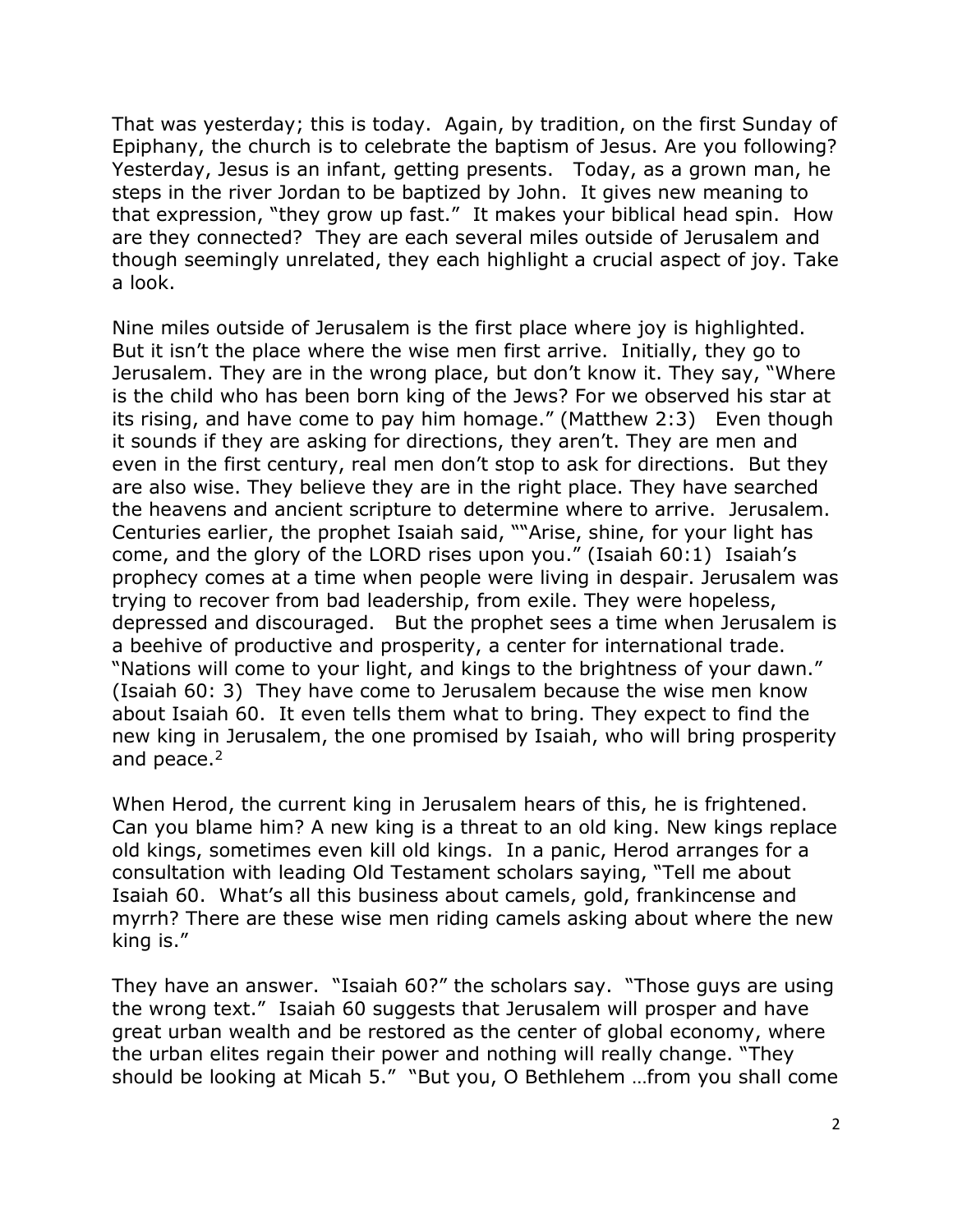forth for me one who is to rule in Israel…." (Micah 5:2) They will find him several miles outside of Jerusalem.

What is remarkable is Herod's response. He meets secretly with the wise men and in an attempt at collusion says, "You are looking in the wrong place. You need to be in Bethlehem. "Go and search diligently for the child; and when you have found him, bring me word so that I may also go and pay him homage." (Matthew 2:8)

They were looking in the wrong place. Several miles out of Jerusalem, nine miles to be exact, they find what they are searching for. They go to Bethlehem and when they arrived, they "…were overwhelmed with joy. On entering the house, they saw the child with Mary his mother; and they knelt down and paid him homage." (Matthew 2:10c-11) They instantly saw and understood that the child was to bring salvation not just to the Jews but to the world. They were filled with hope and joy, overwhelmed with it. The magi were so overwhelmed by bowing down to a baby king that any thoughts of returning to Jerusalem and revealing to King Herod what they had seen were laid aside. They went home by another road, bypassing Jerusalem and King Herod.

This does not bring joy to King Herod. It brings the opposite. The Wise Men see Jesus and are filled with joy, delight, a great happiness. King Herod sees the birth of Jesus and is filled with fear, dislike and eventually murderous rage. It isn't the first time that people will look at things and have different opinions. We can be mistaken in our response. We can interpret as good something that is in fact evil, and we can interpret as bad something that is in fact good. It is all around us and it maybe be the very challenge you face in 2018. You may falsely rejoice over evil things and mistakenly rage over good things. For true joy, two things are needed: the object must be good and the good object must *appear to us as good*. Joy is a fruit of truthful seeing of genuine goods.

This is the Epiphany's first lesson about joy: to rejoice in the coming of Christ, it's not enough for Christ to have been born; we must also perceive him as Lord and kneel down before him as our savior and king. Otherwise we won't rejoice but rather will treat him with fear, disdain, or indifference. $3$ 

If we don't get that, if we don't fully understand that to experience joy is to truly embrace who Jesus is, then the second story of Epiphany drives this home, even as it cause our heads to spin at the speed at which the calendar pages are turned. Thirty years later, several miles out of Jerusalem, Jesus steps into the Jordan River.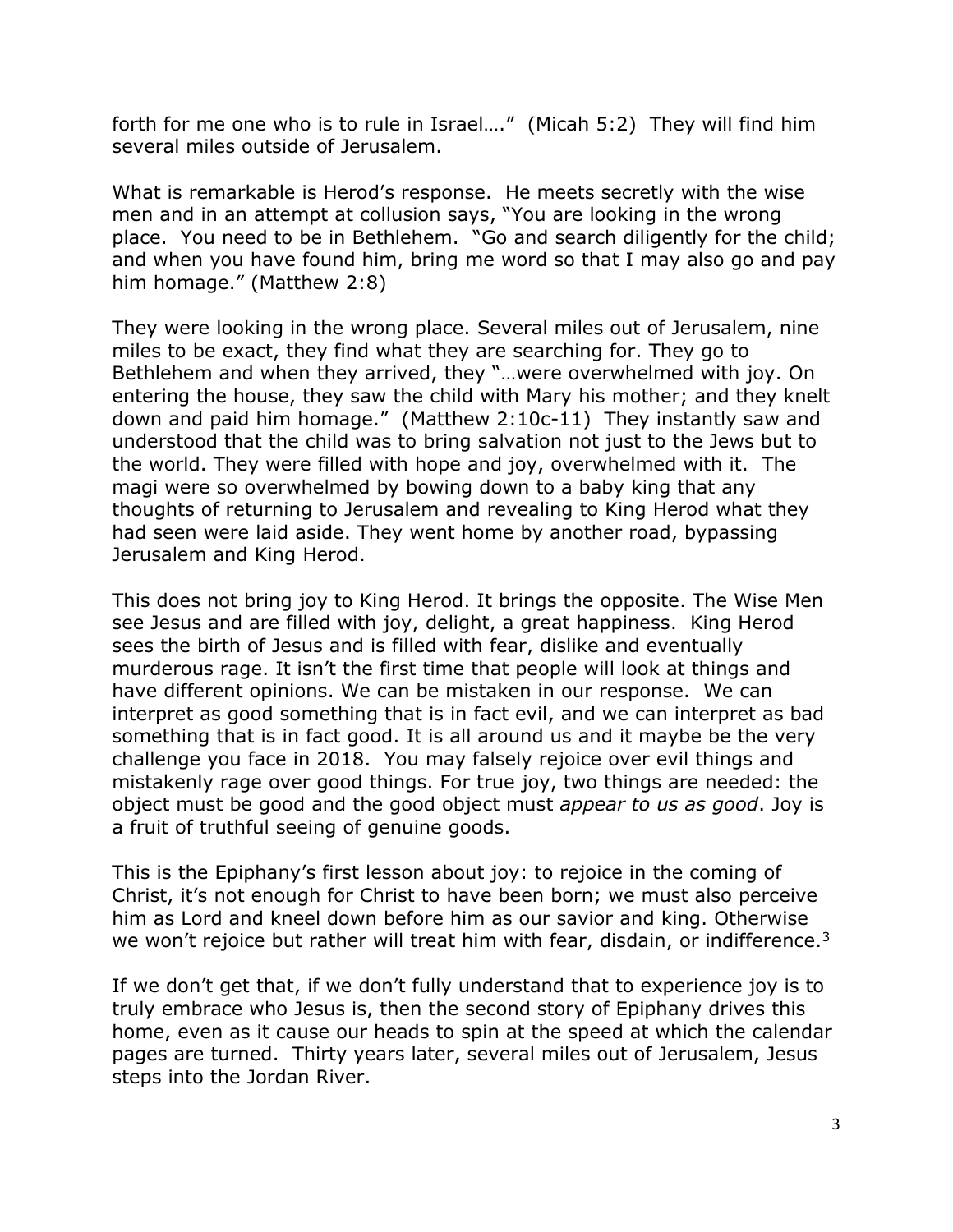Jesus wasn't alone. Mark tells us that "the whole Judean countryside and all the people of Jerusalem were out there." John had a following and his preaching appealed to a large section of the population, enough that many walked for several miles, perhaps as many as 21 miles outside of Jerusalem. There were there to be touched by John's ministry. John's preaching was a baptism of repentance for the forgiveness of sins. Has anyone ever experienced the joy of being forgiven? There is joy in the gift of forgiveness, a release that fills you with delight, wonder, and a great happiness. No wonder people were pouring out of the Jerusalem and showing up at the Jordan River. What they saw was filled with joy even though Pharisees, Sadducees and Herod saw something that filled them with disappointment, anger and eventually murderous rage. Again, there are different opinions and different responses to the very same thing.

Mark is short and to the point, describing this incredible moment in three short verses. "In those days Jesus came from Nazareth of Galilee and was baptized by John in the Jordan. And just as he was coming up out of the water, he saw the heavens torn apart and the Spirit descending like a dove on him. And a voice came from heaven, "You are my Son, the Beloved; with you I am well pleased." (Mark 1:9-11)

Don't let the familiarity or the brevity of the story steal away from you the incredible joy that is here. God is overwhelmed with joy, so filled with joy about Jesus that God tears open the heavens, rips them apart and descends as a dove and proclaims Jesus as His Beloved Son. Only this one person has the divine approval of sonship. Jesus alone is worthy of worship. The tearing of the heavens at this moment followed by the ripping of the temple curtain at the end of Mark's Gospel (Mark 15:38) signal that the separation between God and the world has been overcome in Jesus! There no longer exists any barrier between God and humankind.<sup>4</sup>

To say that God is well pleased is an understatement. The word in Greek is ευδόκησα, eudokhsa literally means filled with delight, pleasure and happiness. Jesus and what Jesus will do, brings God joy, delight, a great happiness. Like a proud parent watching a child star on stage, God wants to be the first to jump to His feet and shout with joy at what His Son Jesus is accomplishing.

Of course, there is the perception issue again. We can interpret as good something that is in fact evil, and we can interpret as bad something that is in fact good. We know that not all will perceive God breaking into the world as something good, something to rejoice at with joy. They will in fact see it as bad and eventually because of this perspective, there will be fear, anger and murderous rage.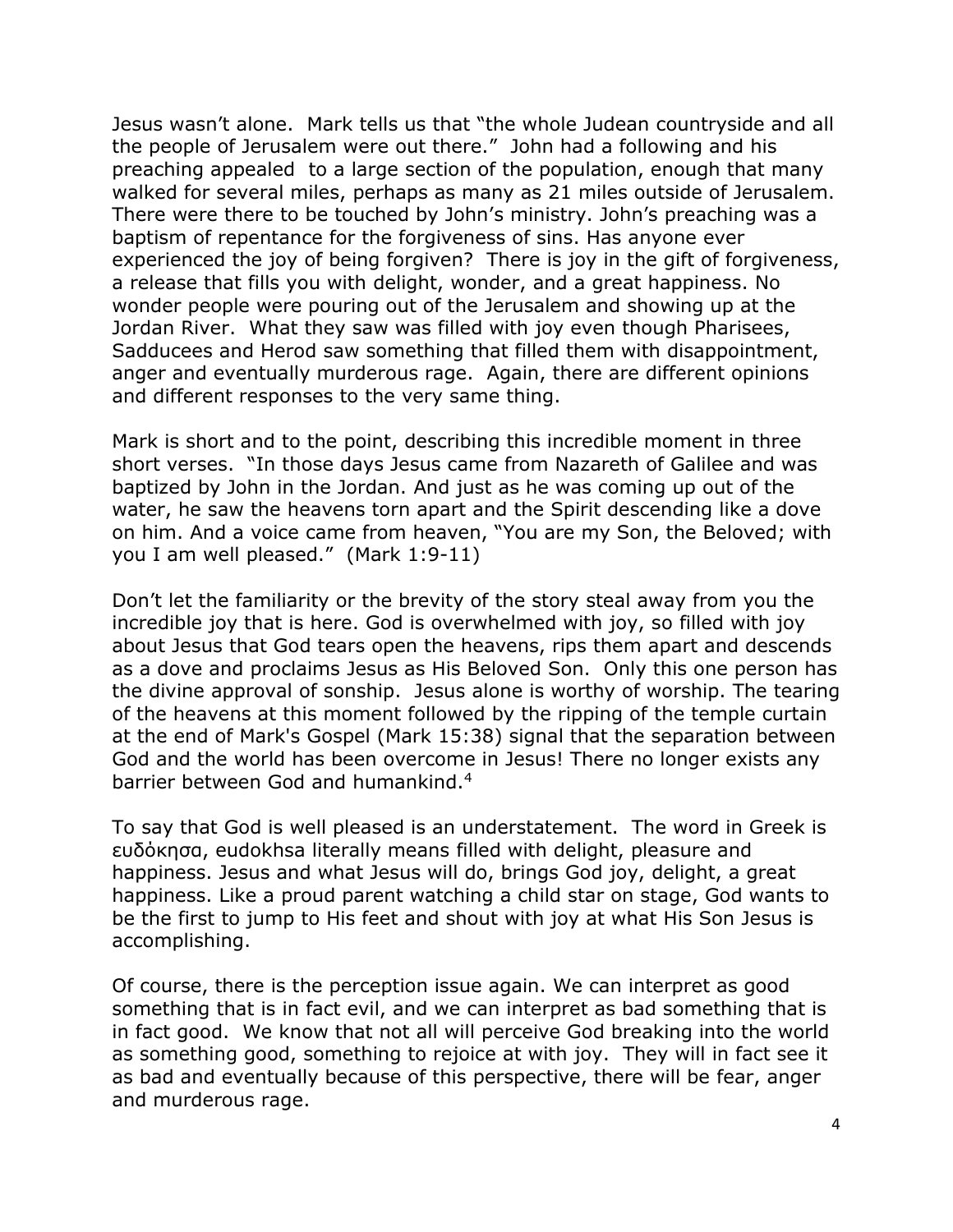Maybe you are starting to see why as we begin the New Year we also begin with these two stories. Epiphany is about revelation or insight and in both of stories, we discover each depends on your point of view.

A colleague of mine tells a story about a Doogie Howser type, or Shaun Murphy if you are currently watching The Good Doctor. A brilliant kid goes to medical school and finds himself at the tender age of 21 found himself, for the first time in his life, in a delivery room where a mother was giving birth to a baby boy. He'd always assumed that giving birth was a somewhat painful experience, so he was very surprised that the mother entered the final stages of the birth screaming "Joy! Joy! Joy!" A couple of hours later, with the baby safely born and the mother now holding the treasured new life, the young doctor had the chance to speak with her. "I was so moved," he said, "to hear you shouting for joy with all your heart." "You do have a lot to learn," said the mother. "I was shouting for Joy because I was in agony. Joy's the name of the midwife."<sup>5</sup>

Shouting for joy even in agony. That's is what we are called to do. It is who we are called to be, because of the baby born several miles outside of Jerusalem who, several more miles outside of Jerusalem was baptized and confirmed as God's Son and our Savior.

What are you seeing in 2018? What does it look like to you? Do you see it as the best possible year in the best of times? Or are you have a tough time with what might be ahead. Are you overwhelmed with joy or filled with fear. It's all a matter of perspective, isn't it?

Let's face it. We live in a tough world that has all sorts of competing voices about what is good and what is bad, about what is happening in our country, what is happening with our climate, what is happening with our economy, what's going on in the world. It can be hard to feel joy.

Add to this the personal challenges that you may be experience, the lump under the spotted in the shower last week, the mysterious comment your supervisor made about your job, your happy family not feeling so happy at the moment, a parent struggling to remember, a child losing to an addiction. Any and all of it and other challenges you could name, may cause us to struggle to experience any joy, let along be overwhelmed with joy. What are you seeing? What does 2018 look like?

Epiphany reminds us to see all of it with joy. It's not about a euphoria that blows all your worries away. It's the discipline that says, in the end, God. In the end, whatever comes, my life is with Christ in God. It is the conviction